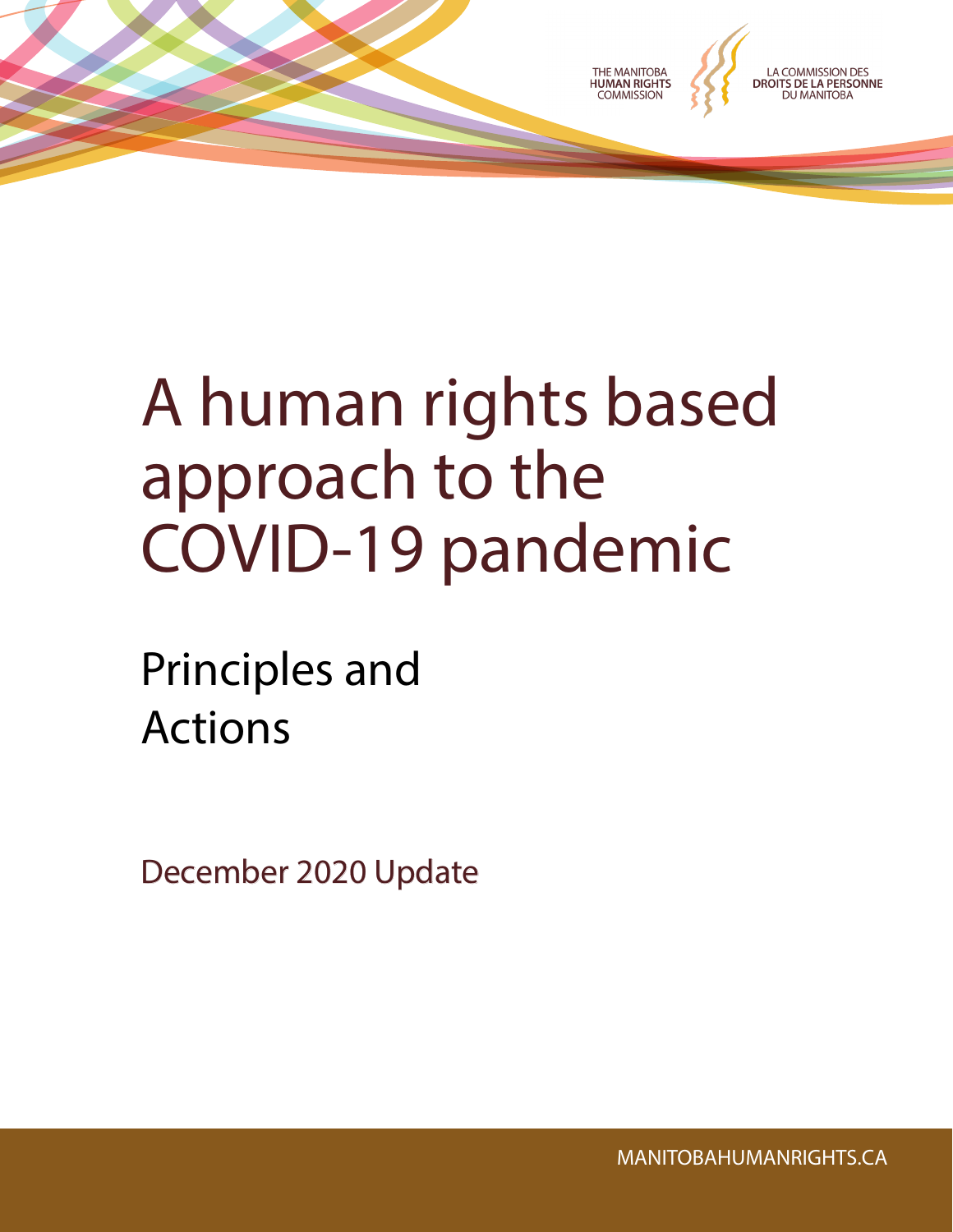7th Floor, 175 Hargrave Street Winnipeg, MB R3C 3R8

www.manitobahumanrights.ca

341-340 Ninth Street Brandon, MB R7A 6C2

Released on December 10, 2020

This publication is available in alternate formats. Le présent guide est également disponible en français.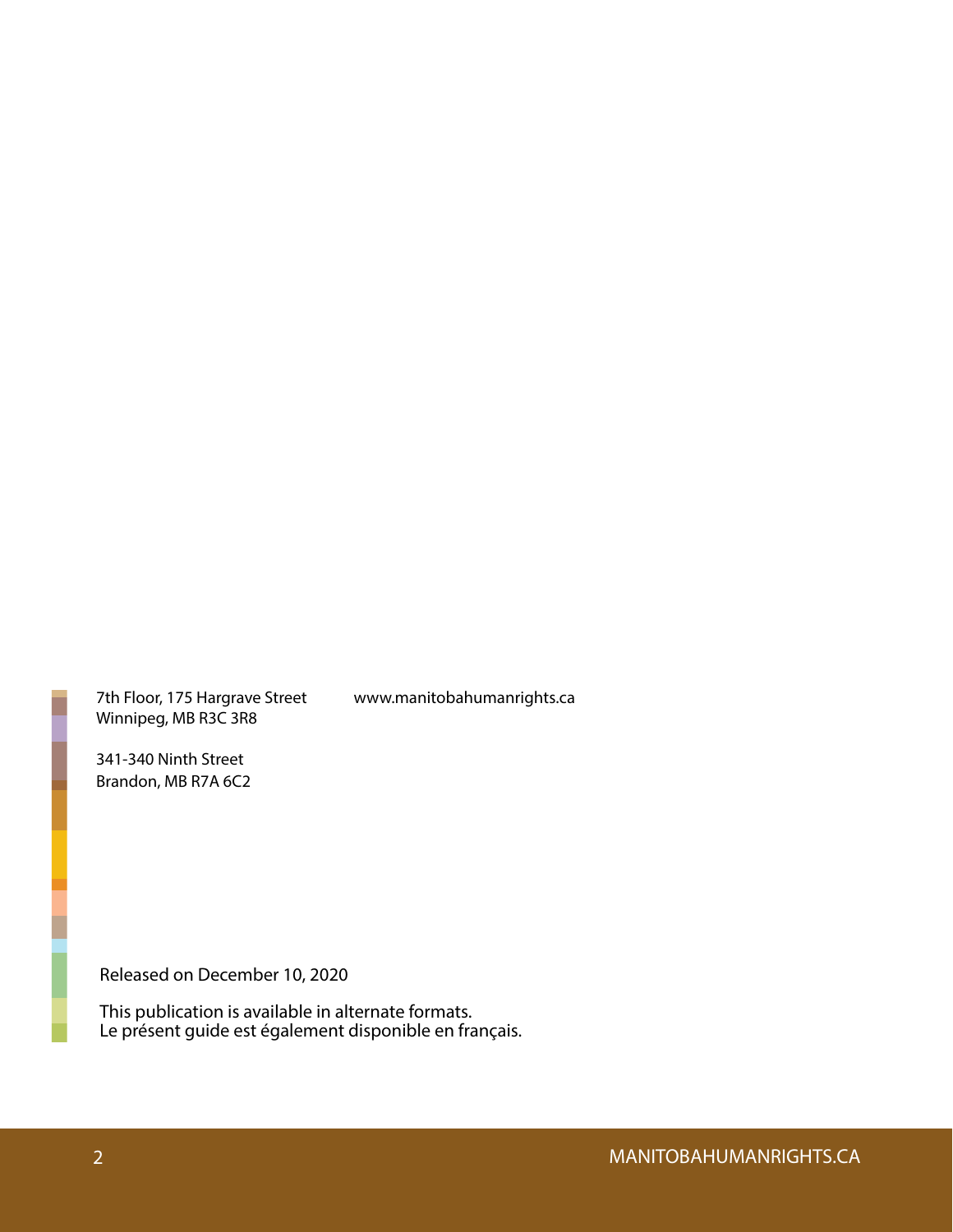## Our mandate

The Manitoba Human Rights Commission is an independent agency of the Government of Manitoba responsible for administering *The Human Rights Code* ("*The Code*").

We are governed by a Board of Commissioners who are appointed by the Government to represent the geographic, cultural, social and economic profile of Manitoba. We report annually to the Minister of Justice.

#### **We are responsible for promoting human rights principles and educating the public about the rights and responsibilities in** *The Code***.**

We provide human rights education and regularly present to groups and at conferences about human rights principles. We consult with the public about emerging human rights issues and use the information we gather to develop education tools to assist the public and to raise awareness about issues with the public, organizations and Government. We reach out to all Manitobans in various ways to share that "we are all equal in dignity and rights."

#### **We are also responsible for administering a complaint process.**

We take complaints of discrimination, investigate them and determine if there is sufficient evidence that *The Code* has been contravened to warrant a public hearing of the complaint. At the adjudication of a complaint, we represent the public's interest in eliminating discrimination and ensuring that employers, landlords and service providers comply with *The Code*.

We also offer mediation at various stages in the complaint process to give parties an opportunity to try and resolve their complaint without the need for a hearing.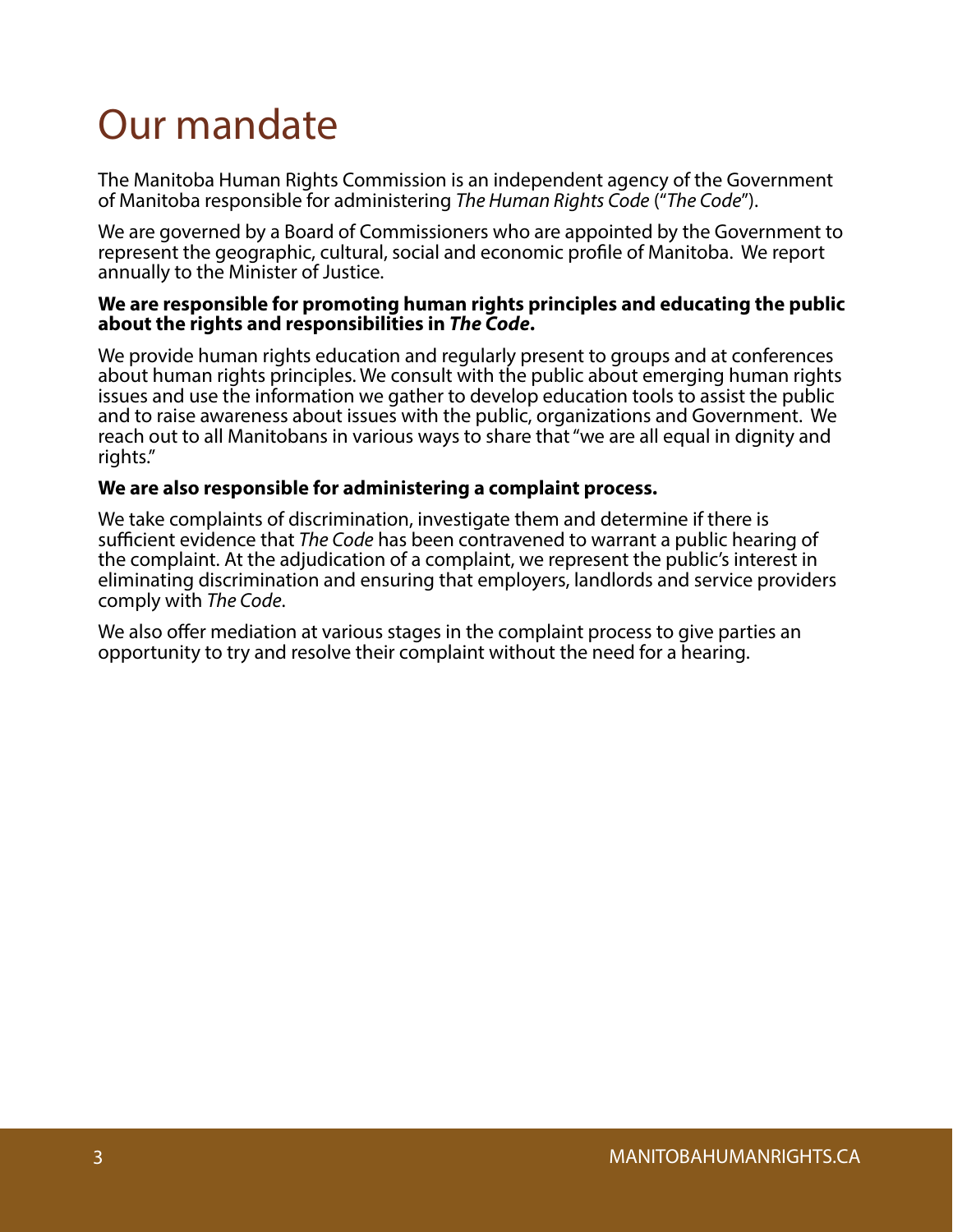# Introduction

On April 8, 2020, the Manitoba Human Rights Commission released *A human rights based approach to the COVID-19 pandemic: Principles and Actions*. The Report calls for governments and decision-makers to centre human rights in their COVID-19 pandemic response by:

- Approaching the prevention and treatment of COVID-19 as a human rights obligation.
- Providing all healthcare services related to COVID-19, including testing, triaging and treatment, without stigma or discrimination.
- Protecting vulnerable and structurally disadvantaged communities that are at disproportionate risk to contract COVID-19 and to experience the negative impacts of enforcement measures related to COVID-19, including racialized communities, people experiencing poverty and houselessness, older people and people with disabilities, including those with compromised immune systems.
- Recognizing that any restrictive measures that deprive persons of their right to liberty must be carried out in accordance with the law and respect for fundamental human rights.

Since the release of the *Principles and Actions* Report, the Commission has been monitoring the response to the pandemic and has heard from many community members representing older Manitobans, racialized communities, people experiencing<br>poverty and houselessness, people with disabilities, incarcerated peoples and other Codeprotected groups. These community members are concerned that certain aspects in the management of the COVID-19 pandemic are having a negative impact on their human rights, and have raised the following immediate needs:

- That steps be taken to mitigate the significant disproportionate impact of the COVID-19 on Indigenous peoples in Manitoba.
- That individuals residing in congregate living facilities, including personal care homes and correctional facilities, should not experience an erosion in their human rights, including their right to have their basic needs met and their right to access health care and essential services on an equal level with others.
- That steps be taken to ensure that any protocols or decisions made with respect to the allocation of limited critical care services during the COVID-19 pandemic conform with human rights law, including the fundamental principle of nondiscrimination.
- That enforcement measures should not disproportionately impact racialized communities, people experiencing houselessness and poverty, and people with disabilities.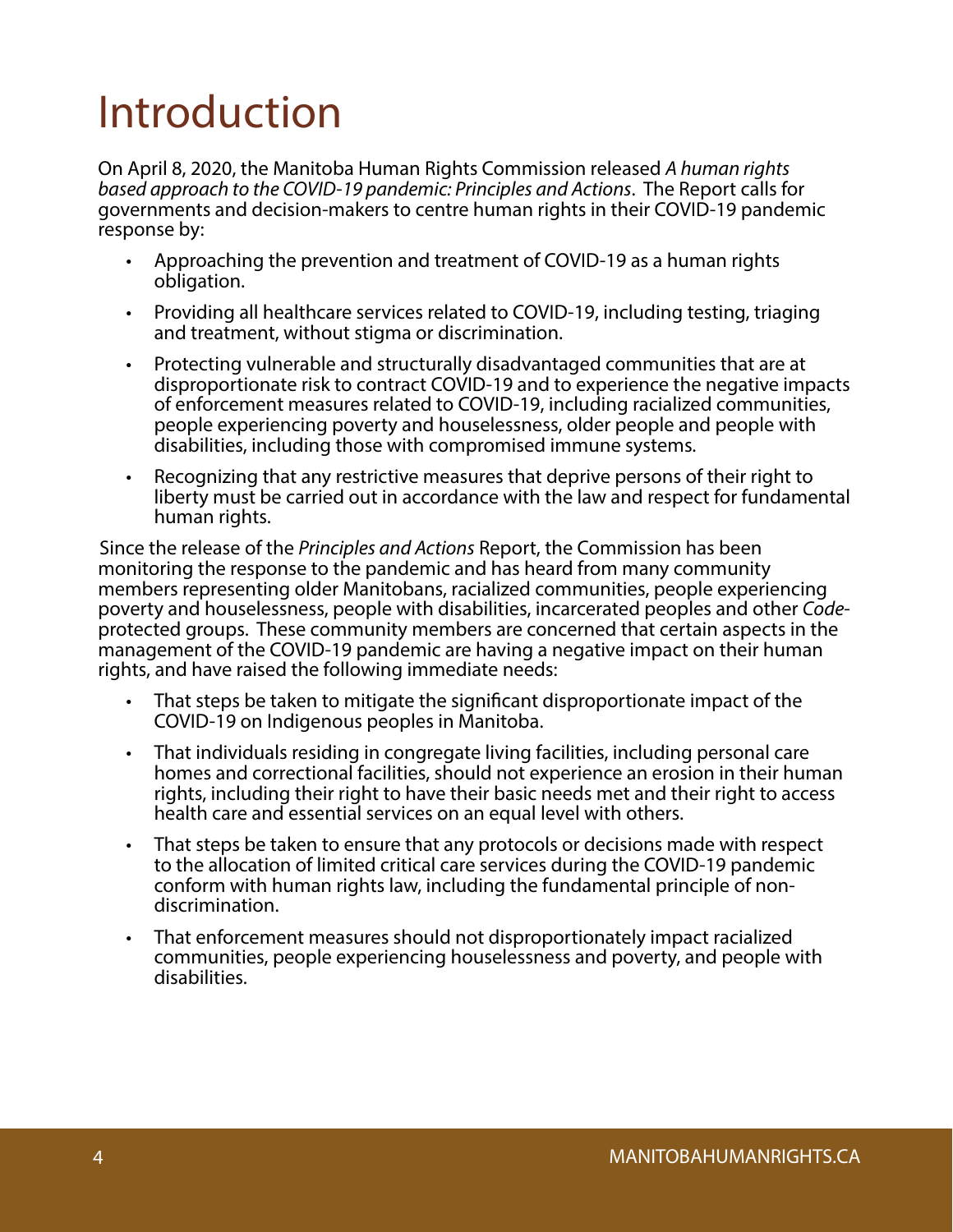- That steps be taken to address the impact of COVID-19 on people who use substances, including steps to ensure that people who use substances have access to harm reduction services and resources, access to a safe supply of substances and medication, and are not negatively impacted by enforcement measures.
- That public health measures aimed at containing the transmission of COVID-19 do not result in an erosion of the equality rights of persons with disabilities.
- That decisions related to the distribution of vaccines be driven by efforts to protect the most structurally disadvantaged communities, including older peoples, persons with disabilities, incarcerated peoples, Indigenous and racialized communities, and people facing houselessness.
- That steps be taken to immediately publicly release disaggregated data on COVID-19 and equity indicators, including race and ethnicity identifiers, so that our health system and community stakeholders can identify populations at heightened risk of contraction or transmission of COVID-19, and deploy health resources in a manner that ensures equitable access to public health protections for all Manitobans.

The following analysis outlines key observations by the Commission within the first ten months of Manitoba's pandemic response, including key areas for action to ensure that Manitoba's approach to the pandemic aligns with fundamental human rights principles.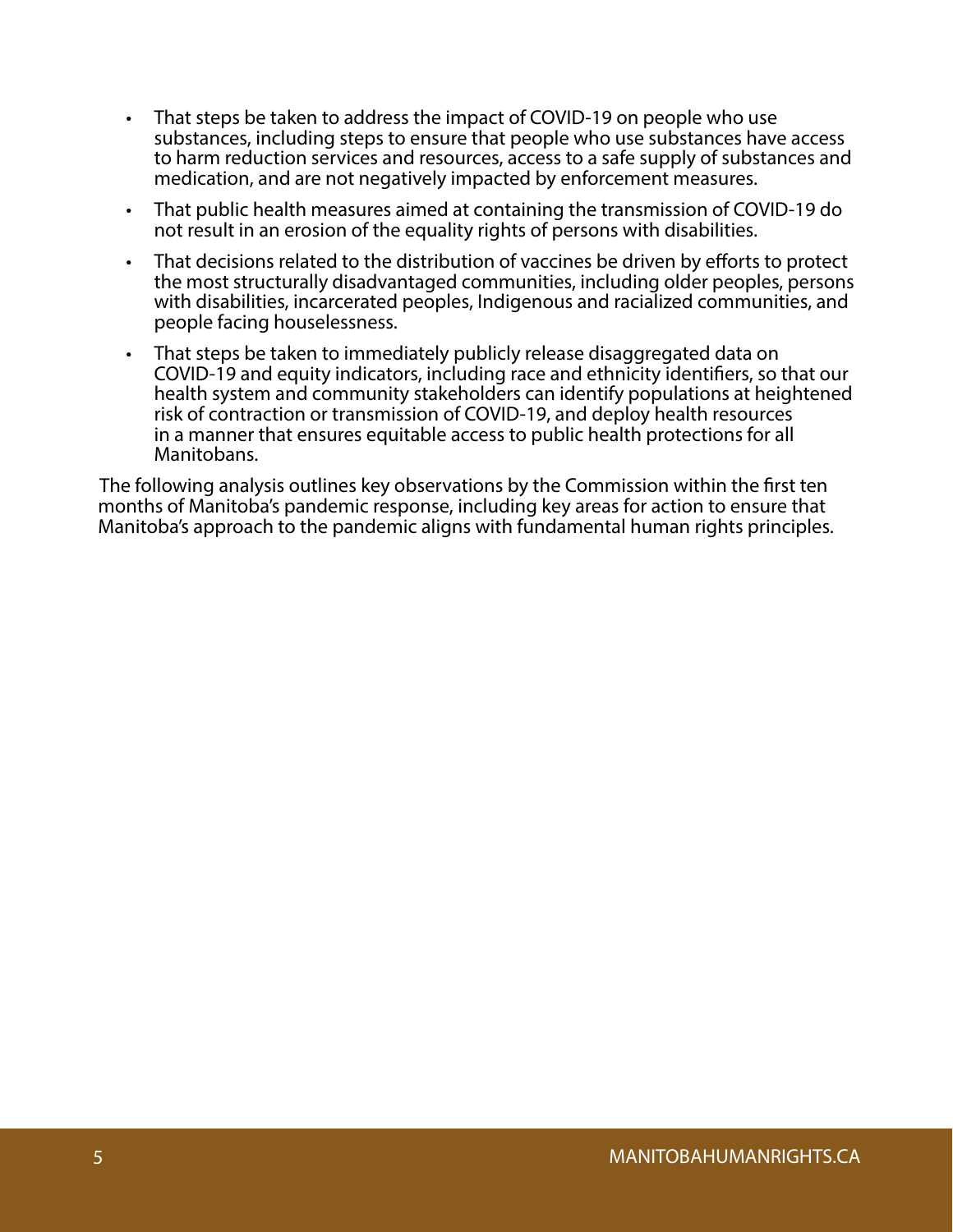#### Addressing the disproportionate impact of COVID-19 on Indigenous peoples

Article 24 of *The United Nations Declaration on the Rights of Indigenous Peoples* recognizes the right of all Indigenous peoples to the highest standard of physical and mental health attainable and access, without discrimination, to all health and social services. In his July 20, 2020 report to the United Nations General Assembly, UN Special Rapporteur on the Rights of Indigenous Peoples José Francisco Calí Tzay notes that Indigenous peoples are among the most harshly impacted by the COVID-19 pandemic. He states "Indigenous societies, already facing numerous existential threats, face higher risks of dying of the disease, of experiencing discrimination and a disproportionate impact as a result of confinement measures, and of being left without support to defend their peoples from intensifying rights violations even as the pandemic rages."1

The December 9th report of the Manitoba First Nations COVID-19 Pandemic Response Coordination Team supports the UN Special Rapporteur's concerns regarding the disproportionate impact of COVID-19 on Indigenous peoples: specific to First Nations peoples, the Coordination Team reports that First Nations peoples comprise 20% of total  $COV$ ID-19 cases in Manitoba<sup>2</sup> which is significant considering that First Nations peoples make up 10.5% of Manitoba's total population. Further, First Nations people in Manitoba represent 29% of all hospitalizations in the province and 45% of all ICU patients.<sup>3</sup> As of the December 9th report, fifty-six First Nations people have died of COVID-19 in Manitoba, and the median age of deaths in First Nations people is 64 years old, in comparison to 83 years of age for the rest of Manitoba.<sup>4</sup> As of December 9th, data on the impact of COVID-19 on Métis and Inuit peoples has not been released in Manitoba (see "Immediately publicly release disaggregated data on COVID-19 and equity indicators").

As stated by the UN Special Rapporteur, an "essential element for an efficient State response to the pandemic for indigenous peoples is to respect the autonomy of indigenous peoples to manage the situation locally while providing them with the information and the financial and material support they identify as necessary. Coordination between indigenous and non-indigenous leaders as equals is essential to the overall effort to respond to the pandemic."5 In our *Principles and Actions* Report, the Commission notes that respecting Indigenous rights is a central and necessary tenet to any human rights compliant pandemic response. Given data suggests that COVID-19 is already having a significant disproportionate impact on Indigenous peoples, steps must be immediately taken to strengthen the ability of Indigenous communities to effectively respond to the pandemic. These strategies must continue to recognize that the experiences of Indigenous peoples with COVID-19 reflect the economic, environmental, and socio-political contexts of their lives, a context inextricable from experiences of colonialism and structural racism.6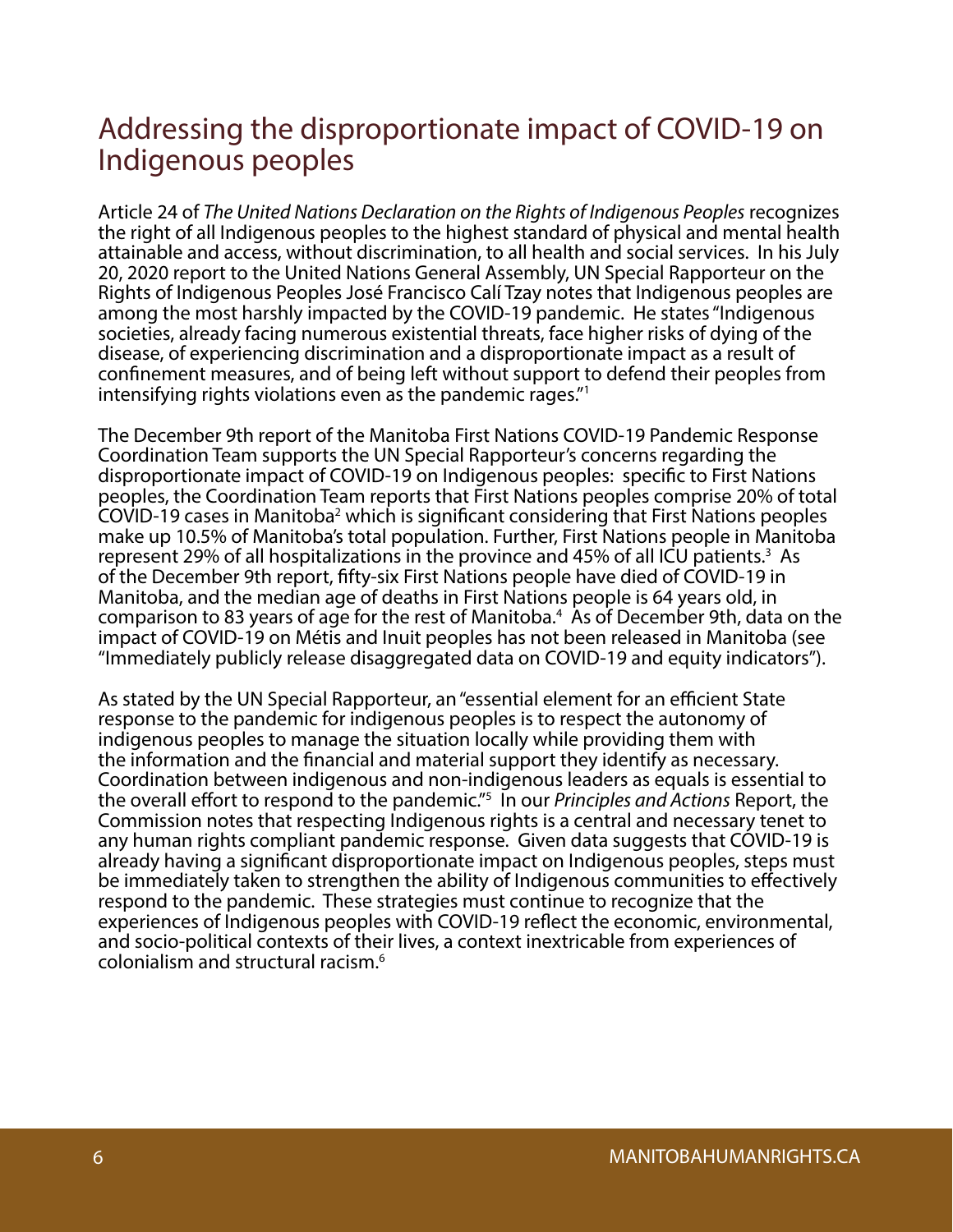The Commission continues to stress the importance of ensuring that Indigenous peoples have access to the necessary medical and essential services in a culturally-safe manner, including personal protective equipment, clean water and sanitation supplies, testing, treatment, medical personnel and equipment, and alternative isolation accommodations. Indigenous peoples must have equitable access to these services and supports without discrimination resulting from their ancestry or geographic localities and in a manner that recognizes the heightened impact of COVID-19 within their communities. Additionally, given that the Manitoba First Nations COVID-19 Pandemic Response Coordination Team reports disproportionately higher rates of COVID-19 transmission amongst "off-reserve" First Nations peoples, targeted efforts must be made to ensure that Indigenous peoples in urban centres have access to the supports necessary for mitigating heightened risk for contracting the illness.

The disproportionate impact of COVID-19 on Indigenous peoples highlights the need to ensure they are provided with priority access to preventative measures, including vaccination. This aligns with a human rights based approach to vaccination, ensuring that communities that are structurally disadvantaged and at heightened risk for COVID-19 are prioritized in the distribution of a vaccine.

The Commission also emphasizes the importance of ensuring that where there is the potential for competing jurisdiction, federal and provincial governments provide necessary funding and services to Indigenous communities and peoples consistent with spirit and intent of Jordan's Principle. Jurisdictional boundaries should not limit access to necessary medical and other essential services throughout the COVID-19 pandemic.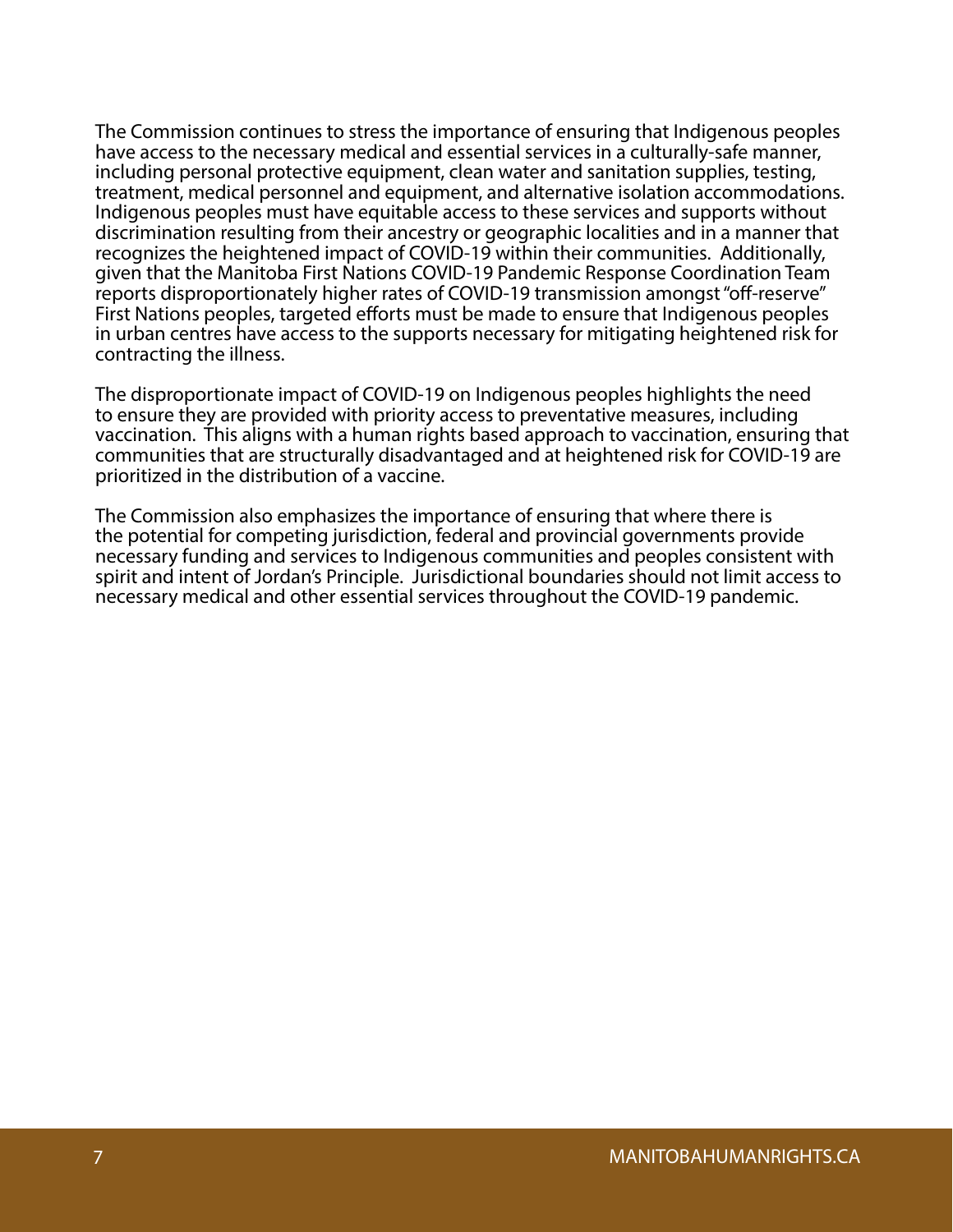#### Protecting the dignity and worth of older Manitobans by challenging age-based discrimination and ensuring that personal care homes are able to meet the essential health care needs of residents

Since the emergence of COVID-19 in Manitoba, the Commission has observed that older Manitobans in congregate living facilities, such as personal care homes (PCHs), are at a higher risk for infection and adverse outcome from COVID-19 due to living in close proximity to others and compounded health challenges. Older people who experience physical and/or mental disabilities, particularly where cognitive disabilities may impact the ability to understand and follow health and hygiene advice, are also at heightened risk for contracting COVID-19.

Data provided to the Commission by Manitoba Health suggests that, as of November 27, 2020, there have been 66 known outbreaks at PCHs in Manitoba.<sup>7</sup> Five hundred and eighty-eight (588) personal care home residents have contracted COVID-19.<sup>8</sup> Only 29 residents have fully recovered, with 117 residents deceased from COVID-19.<sup>9</sup> Almost half of all cases (46.6%) are centered in two personal care homes: Parkview Place and Maples Long Term Care, where the "attack rate" of COVID-19 is significant.<sup>10</sup> At Maples LTC, there are 200 resident beds and 154 residents have COVID-19 (an "attack rate" of 77.1%) and in Parkview Place there are 261 beds and 120 residents have COVID-19 (an attack rate of 46.1%).<sup>11</sup> Of the 117 residents deceased of COVID-19 in Manitoba, 70.1% were never hospitalized.<sup>12</sup>

The significant number of PCH-related outbreaks and serious adverse outcomes for PCH residents in Manitoba points to the need of an immediate strengthened response to COVID-19 within PCHs, premised on the fundamental right of all people – including older Manitobans – to equal enjoyment of the highest attainable standard of health. Steps must be taken to stem the disproportionate impact of COVID-19 within PCHs to ensure that residents, by virtue of living in a care facility, are not placed at heightened risk for contracting the illness or having a severe outcome related to the illness.

The United Nations Policy Brief entitled *COVID-19 and Older Persons: A Defining Moment for an Informed, Inclusive and Targeted Response* also points to the importance of ensuring that policies and decisions around the use of scarce medical resources and supports, including ICU admissions and ventilator usage, are not based on age.<sup>13</sup> As outlined in the brief, "Governments should develop and follow triage protocols and policies that ensure medical decisions are based on clinical assessment, medical need, ethical criteria and on the best available scientific evidence, while respecting the will and preference of the person. Decisions on access to screening and care should not be based on nonmedical characteristics, including chronologic age, or discriminatory beliefs of social worth whereby older persons' lives may be deemed less valuable than others."<sup>14</sup> While it is unclear why so few PCH residents who died from COVID-19 were never admitted to hospital, steps should be immediately taken to ensure that decisions related to medical access and care are not premised on discriminatory attitudes or assumptions related to age.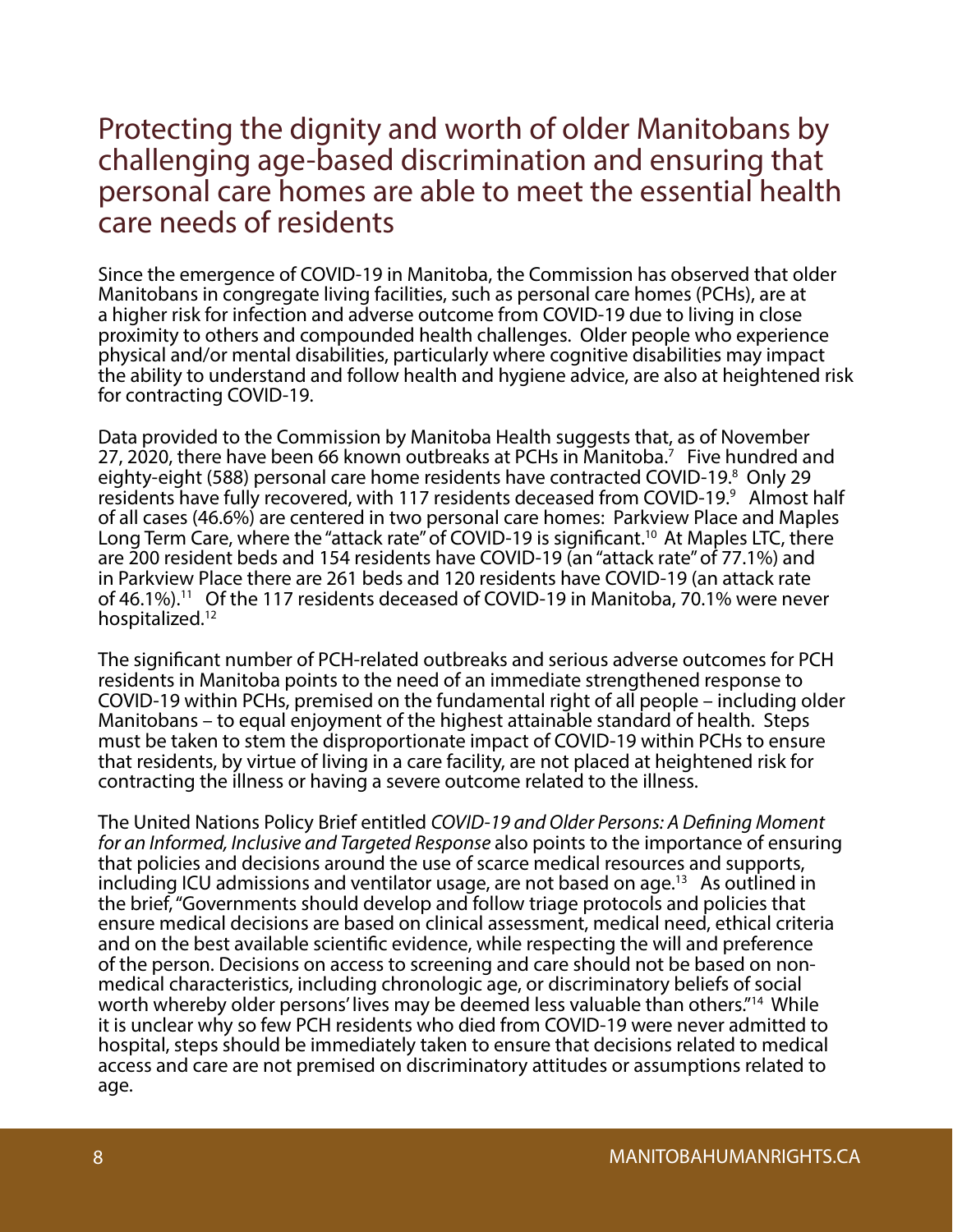While physical distancing is an important component of COVID-19 prevention, social isolation presents risks to the overall health and wellbeing of older people. Many older Manitobans, particularly those living alone and/or in poverty, rely upon a broad network of community supports for food, housing security, and social and community connection. Efforts must continue to ensure that public health measures do not place disproportionate burdens on older Manitobans, or place older Manitobans at risk of contracting COVID-19 or having a severe outcome related to the illness.

Finally, it has been reported that COVID-19 is escalating entrenched ageism, including age-based discrimination and stigmatization of older persons.<sup>15</sup> With expressions of agebased hate speech and inter-generational discrimination appearing in public discourse and social media, steps must be taken to challenge age-based discrimination and ensure that responses to COVID-19 do not further stigmatize older peoples.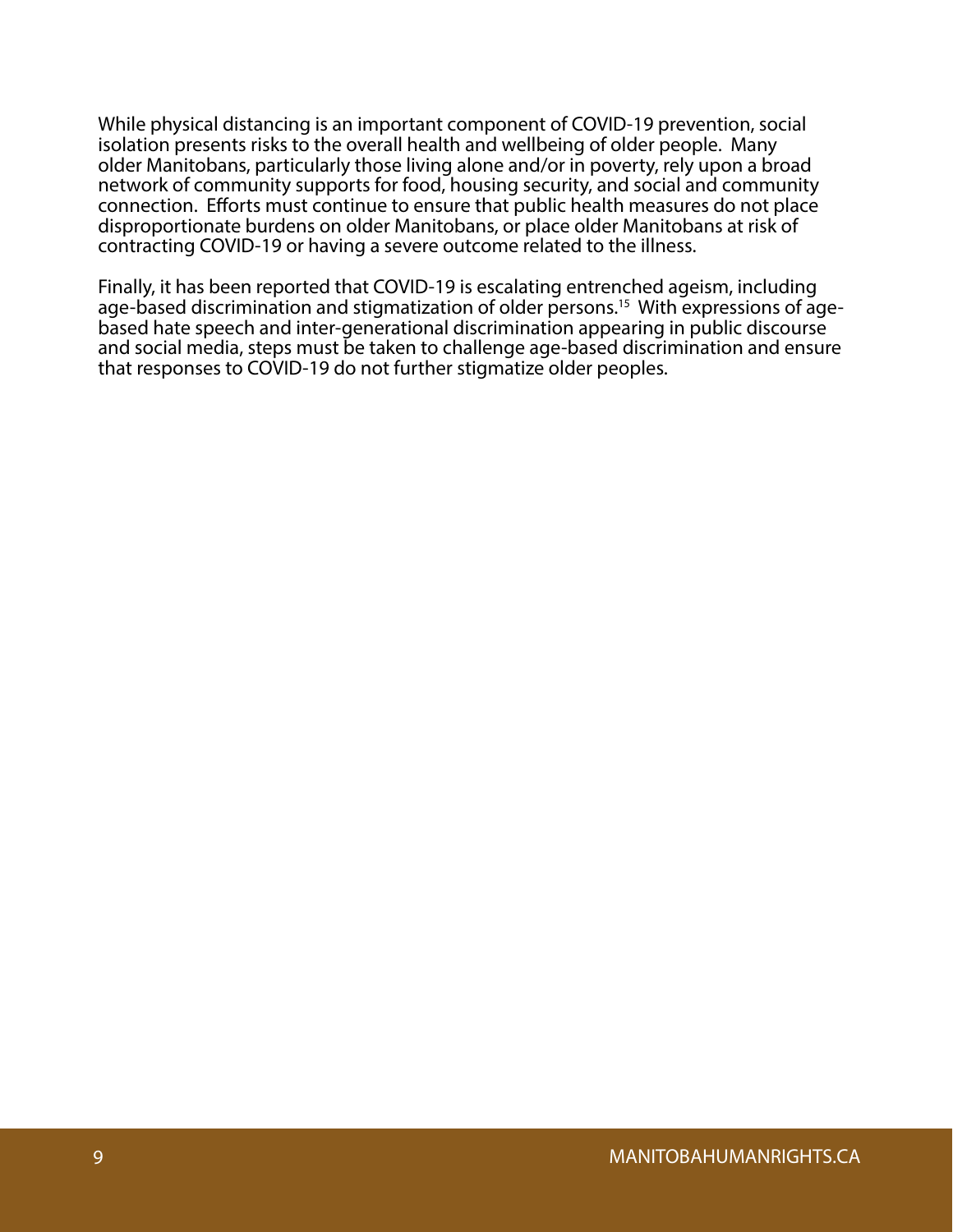#### Protecting the dignity and worth of incarcerated persons by committing to ongoing preventative measures and ensuring that correctional facilities are able to meet their essential health care needs.

As outlined in our *Principles and Actions* Report, the Commission recognizes that individuals living in congregate living facilities, including correctional facilities, are at heightened risk for contracting COVID-19 and having adverse outcomes related to the illness.16

Data from the Manitoba First Nations COVID-19 Pandemic Response Coordination Team suggests that as of November 23, 2020, there were 309 cases of COVID-19 in Manitoba linked to correctional facilities.<sup>17</sup> Of these cases, 278 were amongst incarcerated peoples. Approximately 69% of these cases are linked to one facility: The Headingly Correctional Centre.<sup>18</sup>

While the data suggests that COVID-19 is also impacting staff of correctional centres, a significant majority of COVID-19 cases in correctional facilities occur in incarcerated people, reflecting the higher risk conditions in which they live.

The number of cases amongst incarcerated peoples highlights the need for a strengthened response to the prevention and treatment of COVID-19 in correctional facilities. The Commission continues to emphasize the importance of the actions outlined in our *Principles and Actions* Report , including approaching COVID-19 in correctional facilities through a human rights and public health lens. As noted in the Federal Court's decision in *Latham v. Canada* [2020] F.C.J. No. 683, the COVID-19 pandemic requires correctional institutions and the courts to employ new ways of accounting for the specific risks posed by COVID-19 in bail and sentencing decisions, and when dealing with releases pending the disposition of appeals (at paras 80-85). The pandemic also represents "a material change in circumstances warranting a bail review" for some incarcerated peoples, or "a factor that undermines the necessity of detention" (at para 83).<sup>19</sup>

The pandemic also requires correctional institutions to ensure that incarcerated peoples enjoy a right to the highest attainable standard of health while confined, which means guaranteeing that they have access to the necessary medical and essential services including personal protective equipment, clean water and sanitation supplies, testing, treatment, adequate medical personnel and equipment, and alternative isolation accommodations.

The First Nations COVID-19 Pandemic Response Coordination Team's November 23rd report suggests that First Nations people are overrepresented in Manitoba's corrections related COVID-19 cases, totaling 178 of the 278 cases.20 As noted in their report, the disproportionate number of cases amongst Indigenous incarcerated peoples underscores the need to "address factors like racism in the justice system that lead to the overrepresentation of First Nations people in correctional facilities."21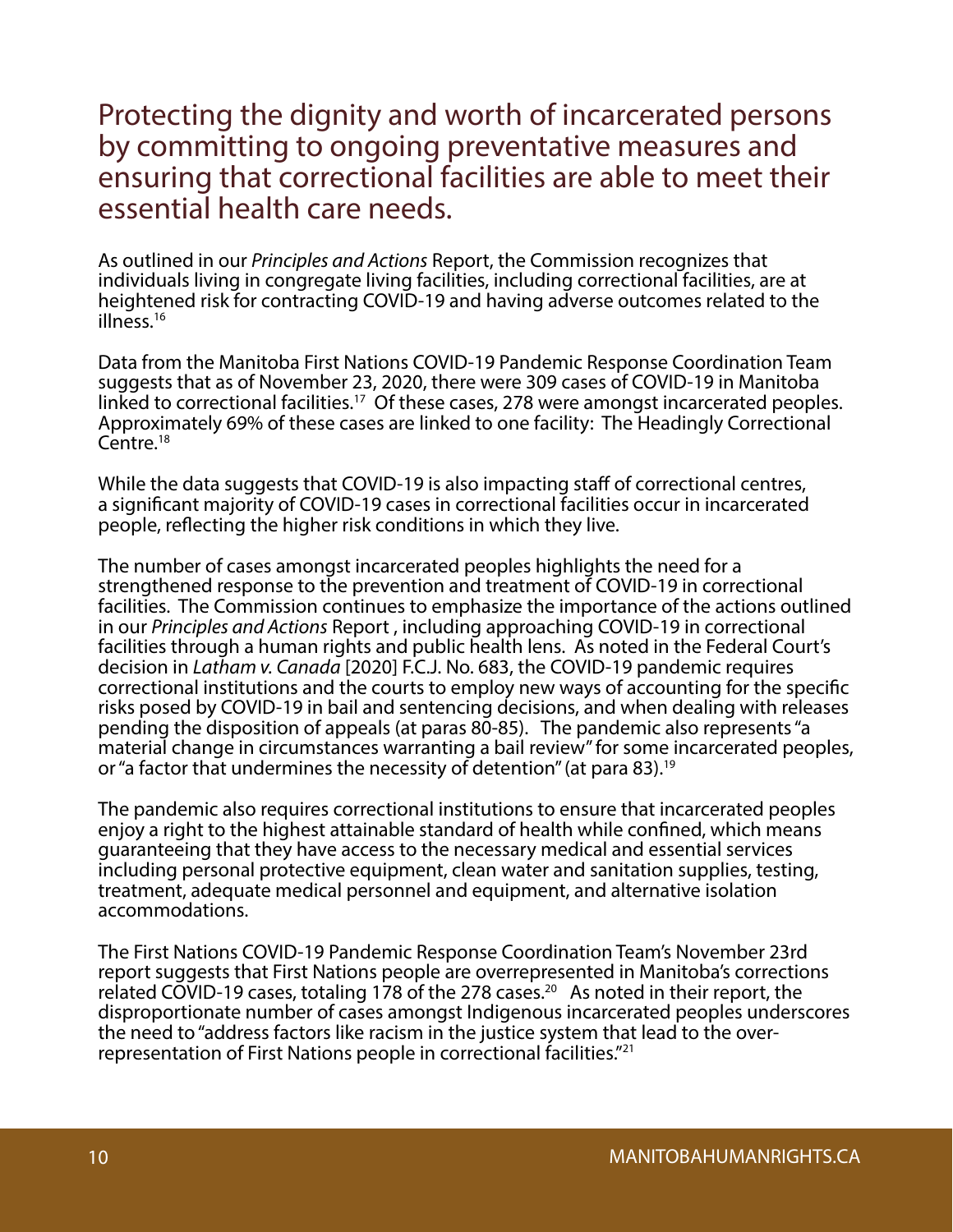Finally, while physical distancing is an important measure for preventing the transmission of COVID-19, isolation is a complex and major concern in correctional facilities. In some facilities, the only cells that allow for quarantine will be administrative segregation cells, which are normally used to house people placed in solitary confinement. Moving people suspected of contracting COVID-19 – or those at high risk of suffering serious illness once they contract COVID-19 - to segregation units raises serious human rights concerns. Given recent court rulings that prolonged periods of administrative segregation are unconstitutional, $^{22}$  correctional facilities must ensure that approaches to physical distancing, quarantine and isolation do not reproduce the conditions of solitary confinement.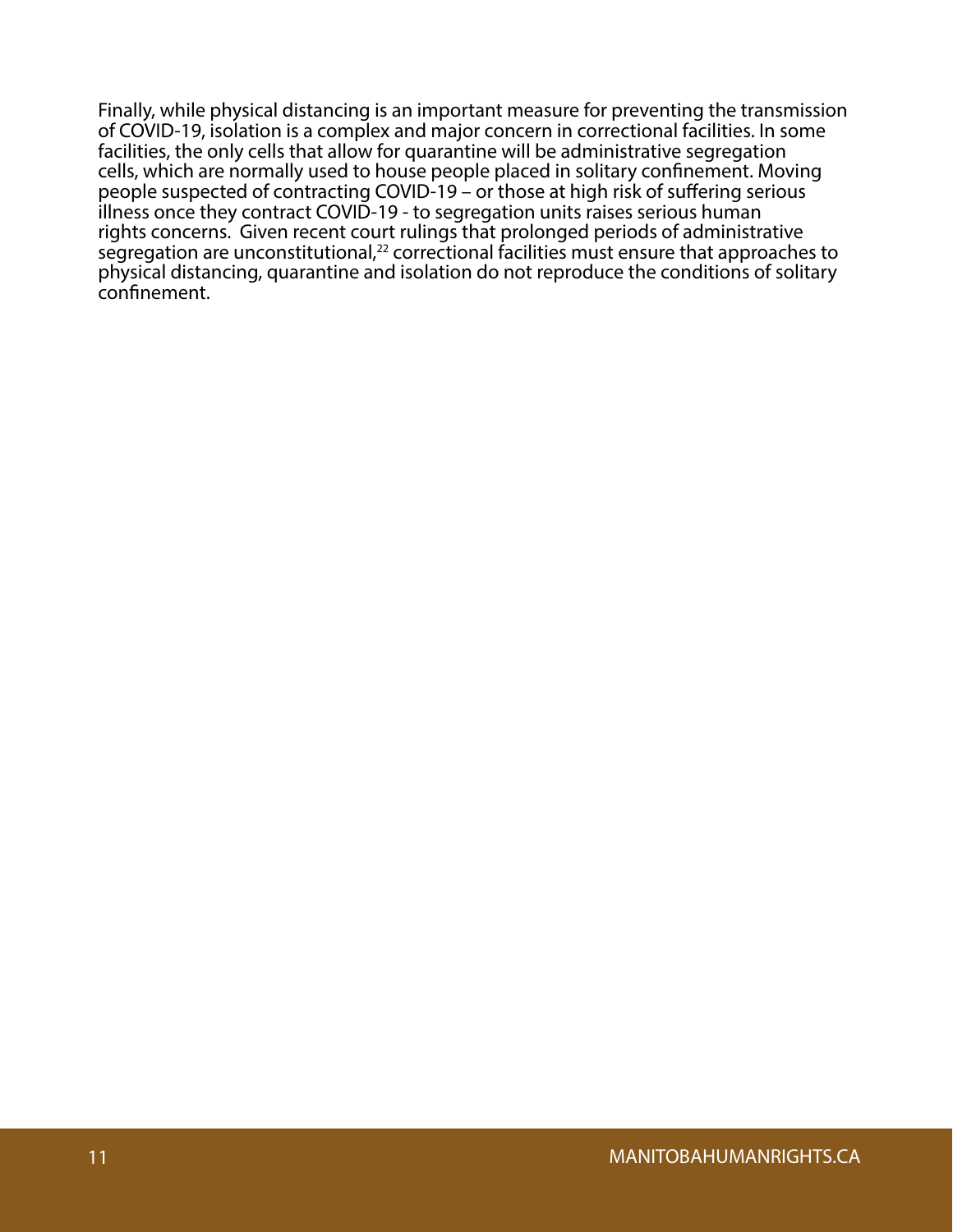Ensuring that any protocols or decisions made with respect to the allocation of limited critical care services during the COVID-19 pandemic conform with human rights law, including the fundamental principle of nondiscrimination.

As of December 4th, 2020, Shared Health Manitoba was reporting that capacity within Manitoba's health care system is stretched, with Manitoba ICUs operating at 161% of their normal capacity.<sup>23</sup> On this date, there were 55 COVID-19 patients in ICUs in Manitoba.<sup>24</sup>

Capacity limitations within Manitoba's health care system not only present important public health concerns, but also raise human rights considerations. As evidenced in other jurisdictions where health care systems are pushed beyond their limits, there may be the need for triaging protocols or rationing of acute care services and/or critical medical equipment. While these protocols are important for ensuring medical professionals are making ethically informed and justifiable decisions, they may also have the potential of discriminating against groups who have experienced historic and ongoing structural disadvantage in the health care system, including older people, people with disabilities and racialized communities. As a group of UN experts states, "the scarcity of resources… should never be a justification to discriminate against certain groups of patients. Everyone has a right to health."25

Any triage protocol implemented in Manitoba should prioritize human rights principles, in accordance with the paramountcy clause of *The Code* and avoid potentially discriminatory criteria, including the prioritization of utilitarian considerations, or criteria that maximizes "life-years saved" or quality-of-life considerations.<sup>26</sup> Learning from the Ontario experience, any Manitoba protocol should exclude the Clinical Frailty Scale as a triage tool, as it has the potential of disproportionately impacting *Code*-protected groups and may not be in keeping with human rights principles, including the duty to accommodate.<sup>27</sup>

Furthermore, the Commission urges governments and decision makers to ensure that structurally disadvantaged groups including Indigenous peoples, racialized peoples, persons with disabilities, older persons and others are meaningfully engaged in the process of developing and implementing a protocol to ensure that its use does not harm their communities.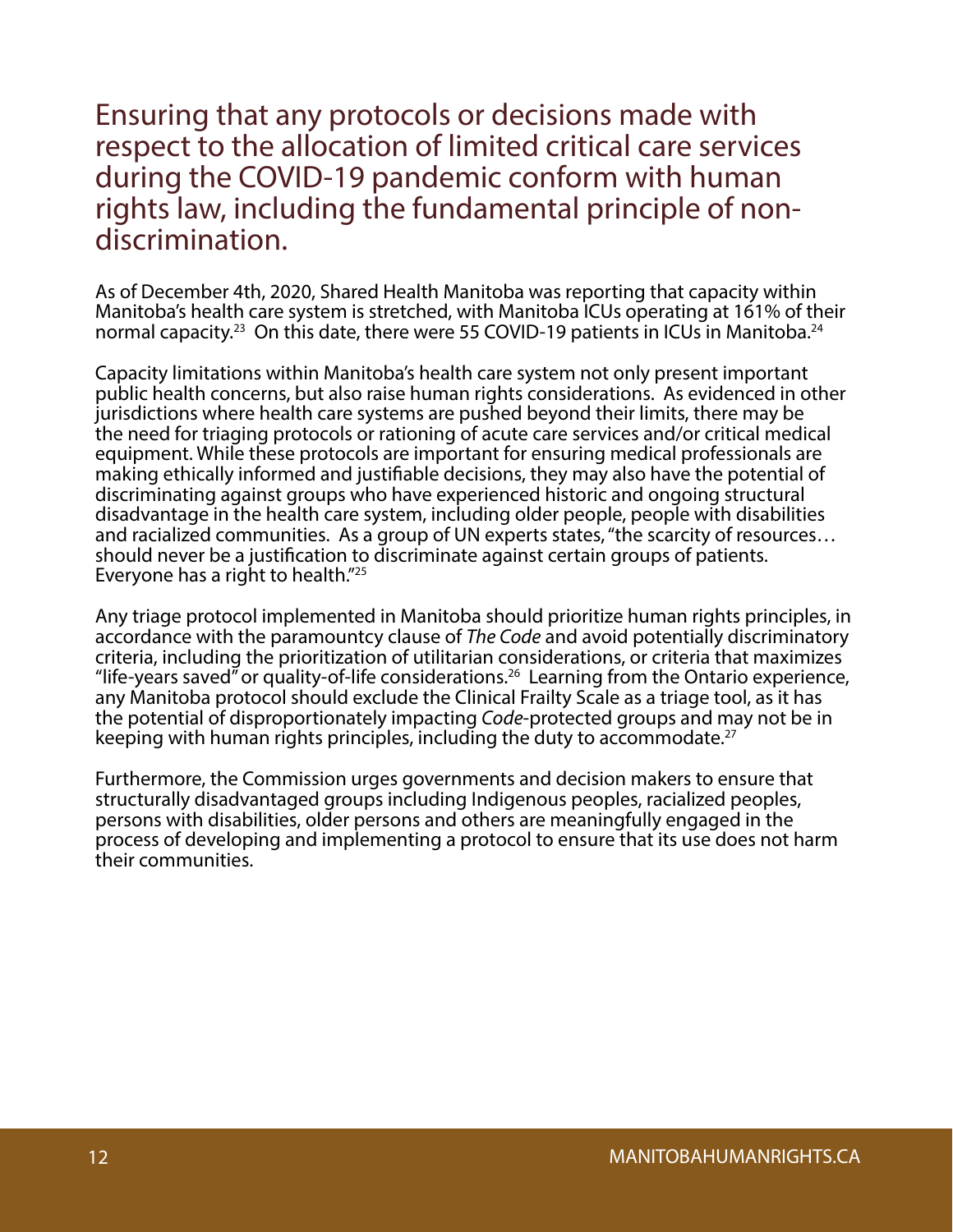#### Addressing the impact of COVID-19 on people who use substances

Since the outset of the pandemic, human rights experts have recognized that the COVID-19 presents unique risks to people who use drugs, and that this is due to criminalization, stigma, discrimination, underlying health issues, higher economic and social vulnerabilities including a lack of access to adequate housing and healthcare.<sup>28</sup> In our *Principles and Actions* Report, the Commission calls for the governments and decisionmakers to take deliberate steps to address the impact of COVID-19 on people who use substances.

A recent report from the Public Health Agency of Canada reports an increase of overdoses during the COVID-19 pandemic.<sup>29</sup> The agency attributes possible causes of the increased overdose rates to changes in drug supply resulting from disruptions to the supply chain by travel restrictions and border measures, less access to supports and services for people who use drugs, and more use of substances as a way to cope with the stress and trauma associated with the global pandemic.30

The alarming rate of overdoses during the COVID-19 pandemic calls for a strengthened response to addressing the needs of peoples who use substances. The Commission continues to emphasize the importance of ensuring people who use substances have access to harm reduction services, including naloxone. As noted by the Manitoba Harm Reduction Network, steps must be taken to ensure that naloxone can be widely distributed and it is recommended that it continue to be classified as an unscheduled drug to allow for its distribution by service providers and people who use drugs (peers) who are not regulated health professionals.<sup>31</sup> In addition, the Commission continues to call for expanded access to a safe supply of drugs in Manitoba to reduce the harms linked to the overdose crisis and provide the necessary infrastructure to help communities contain COVID-19.

Finally, the Commission notes that enforcement measures related to COVID-19 must not disproportionately target people who use drugs. Given their precarious access to drugs and other structural inequities faced by people who use substances (including underlying health conditions, higher rates of poverty, unemployment, houselessness resulting in overcrowded living conditions, and a lack of access to vital resources), people who use drugs cannot always safely practice public health measures including physical distancing, limitations on gathering and social isolation. The Commission continues to emphasize the importance of a human rights and public health informed approach to the COVID-19 pandemic that takes into account the unique circumstances contributing to the vulnerability of such individuals rather than adopting a punitive approach which often results in worsened conditions for marginalized communities. Enforcement measures must not disproportionately target or criminalize people with substance dependencies and create further obstacles to the provision and accessing of services.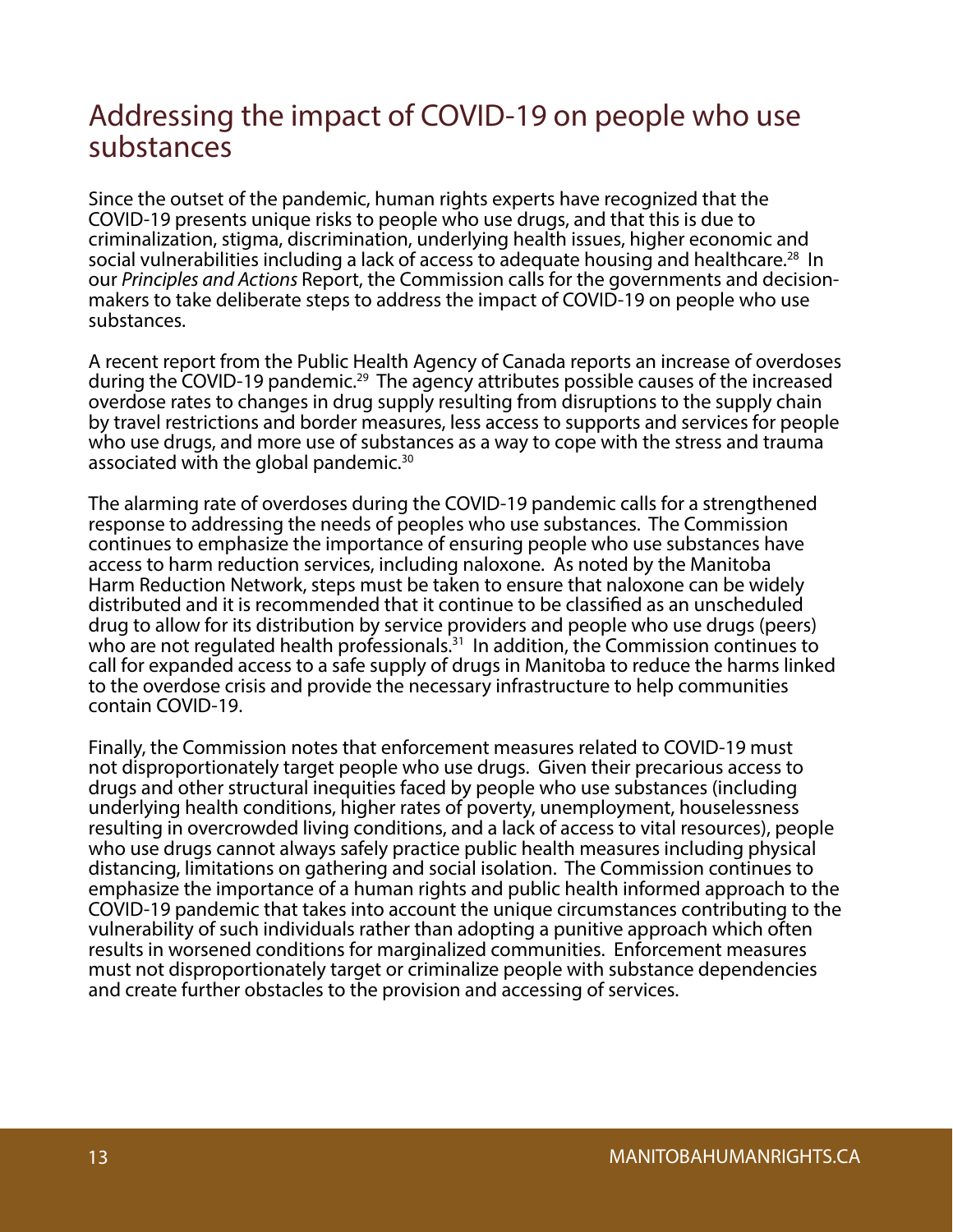#### Ensuring public health measures aimed at containing the transmission of COVID-19 do not result in an erosion of the rights of persons with disabilities

As noted in our *Principles and Actions* Report, restrictive measures related to the COVID-19 pandemic must not discriminate against *Code*-protected groups and must be subject to reasonable limits that can be demonstrably justified as necessary, legitimate and proportionate. In particular, measures aimed at controlling the transmission of COVID-19 must not infringe upon the equality rights of persons with disabilities. Capacity restrictions or visitor policies must not limit persons with disabilities from accessing support workers or caregivers, particularly in circumstances where these support workers help to ensure persons with disabilities can access services on an equal level with others. People with disabilities who rely upon communication supports, guides, interpreters and caregivers must have their needs accommodated to the point of undue hardship.

The needs of students with disabilities must also be a key consideration in our province's response to the COVID-19 pandemic. Students with disabilities and students who experience other forms of structural disadvantage face unique and compounded barriers resulting from interruptions to the delivery of their education. Stakeholders tell us that the specific circumstances of students with special learning needs have not been consistently or sufficiently addressed by educational providers during the pandemic, placing them at risk of falling behind and experiencing greater inequities later in life. As outlined in the Commission's letter to the Minister of Education, dated September 15, 2020, all persons involved in delivering education services must work to remove barriers that impede equal access for students with disabilities.<sup>32</sup>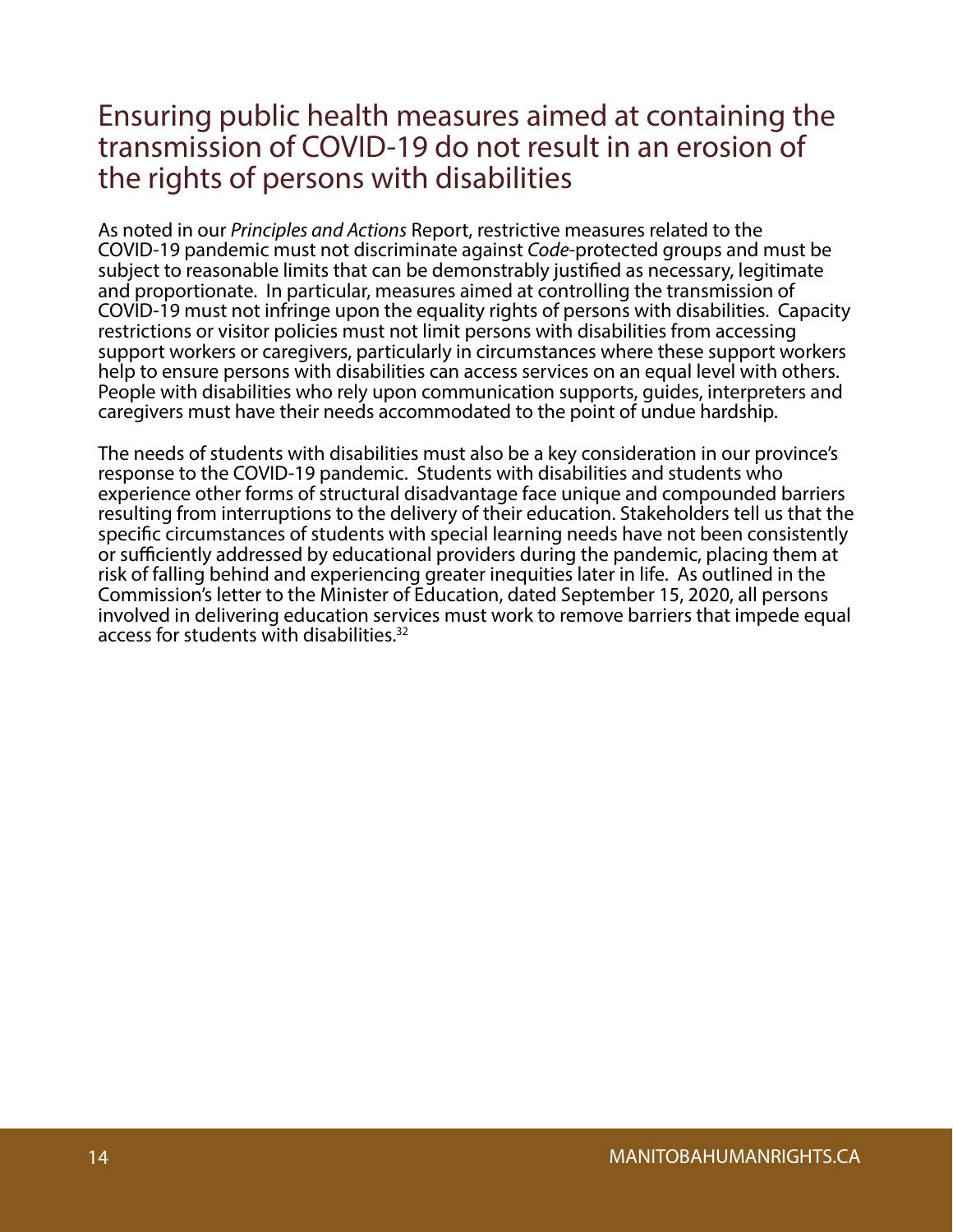#### Guaranteeing that decisions related to the distribution of vaccines be driven by efforts to protect the most structurally disadvantaged communities

In its October 2020 Report *"Whoever Finds the Vaccine Must Share It" Strengthening Human Rights and Transparency Around Covid-19 Vaccines,* Human Rights Watch notes that universal and equitable access to a safe and effective COVID-19 vaccine is critical to ending and recovering from the pandemic.<sup>33</sup> This call is echoed by a group of UN Human Rights Experts, who state that governments must ensure that vaccines are available to people in vulnerable situations, people who are

"often neglected from health services, goods and facilities, including those living in poverty, women, indigenous peoples, people with disabilities, older persons, minority communities, internally displaced people, persons in overcrowded settings and in residential institutions, people in detention, homeless persons, migrants and refugees, people who use drugs, LGBT and gender diverse persons. Many of them may have lived experience of poverty and find themselves in situations where they are most likely to be exposed to the risk of contagion, yet the least likely to be protected from COVID-19 or supported by adequate and timely tests and health services." 34

The Commission is encouraged by early indications from Manitoba Health Officials that suggest initial access to vaccination will be prioritized for "those most at risk of COVID-19 including seniors, those working in the health-care system and in long-term care facilities, and Indigenous peoples.<sup>"35</sup> In addition to these priority groups, the Commission also emphasizes the importance of ensuring that persons with disabilities who face heightened susceptibility to contracting COVID-19, incarcerated peoples, peoples facing houselessness and other racialized communities who are disproportionately impacted by the illness have access to vaccination as soon as possible. In addition, information campaigns around vaccination should be widely available in various languages and in accessible formats.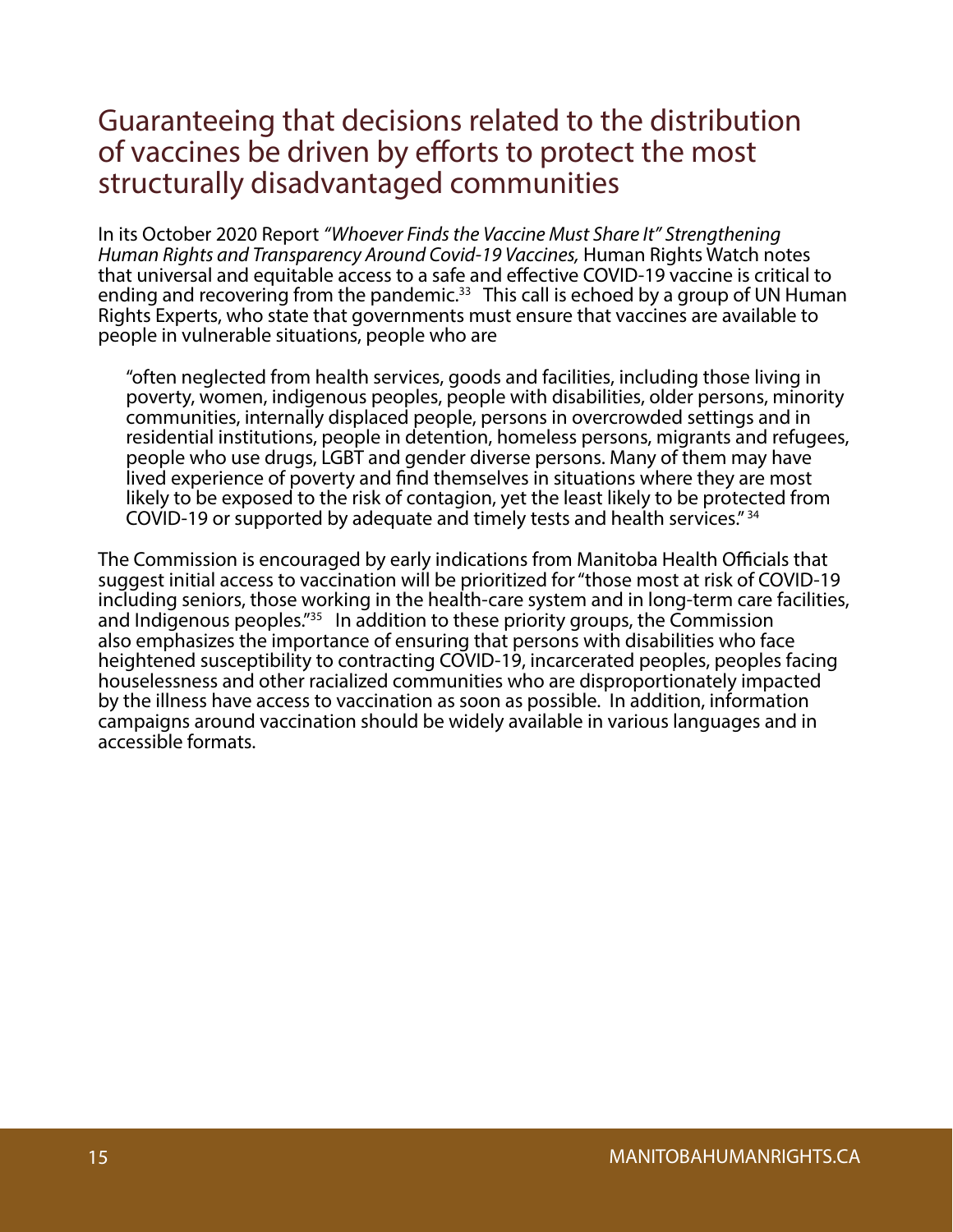#### Immediately publicly release disaggregated data on COVID-19 and equity indicators, including race and ethnicity identifiers

Since May 1, 2020, Manitoba has directed all health-care providers completing COVID-19 case investigation forms to ask a mandatory question regarding racial and ethnic identity.36 Patients are asked to identify, from a list, the racial or ethnic identity that they belong to. Options include: African, Black, Chinese, Filipino, Latin American, North American Indigenous- that is, First Nations, Metis or Inuit, South Asian, Southeast Asian, White or Other. Patients can also decline to respond to the question.<sup>37</sup>

The decision to gather race and ethnicity data marks an important step in ensuring that Manitoba's response to the COVID-19 pandemic addresses the impacts felt by structurally disadvantaged communities, including racialized peoples. As noted by Shared Health, early evidence related to the pandemic has demonstrated a disproportionate negative impact on Indigenous and Black communities. This is certainly borne out by the data release by the Manitoba First Nations COVID-19 Pandemic Response Coordination Team.

However, beyond data released by the Manitoba First Nations COVID-19 Pandemic Response Coordination Team under its First Nations Data Governance Agreement, as of December 9, 2020, no other data has been released by Manitoba analyzing the prevalence and impact of COVID-19 in accordance with race and ethnicity indicators. This severely impacts the ability of our health system and community stakeholders to adequately identify racialized communities at heightened risk of contraction or transmission of COVID-19, and deploy resources in an accessible and culturally-safe (including language appropriate) manner that ensures equitable access to public health protections for all Manitobans.

Accordingly, the Commission calls for the immediate and ongoing release of disaggregated data on COVID-19 and equity indicators, including race and ethnicity identifiers. The Commission calls for this data to be released in a manner that minimizes the stigmatization of racialized communities and supports the recommendations of the BC Office of the Human Rights Commissioner's September 2020 report entitled *Disaggregated demographic data collection in British Columbia: The grandmother perspective.* This includes highlighting the role that system failures (i.e. systems of oppression and ongoing negative impacts of colonialism and racism that have resulted in systemic inequality of power, resources and opportunities as well as systemic inequalities in social determinants of health and access to health care) play in the realities of COVID-19 within racialized communities.<sup>38</sup> The BC Office of the Human Rights Commissioner's September 2020 report further emphasizes the importance of meaningfully involving structurally disadvtanged communities, including Indigenous and racialized communities in the collection, storage, use and distribution of disaggregated data so communities can decide how to engage with their data on their own terms. $39$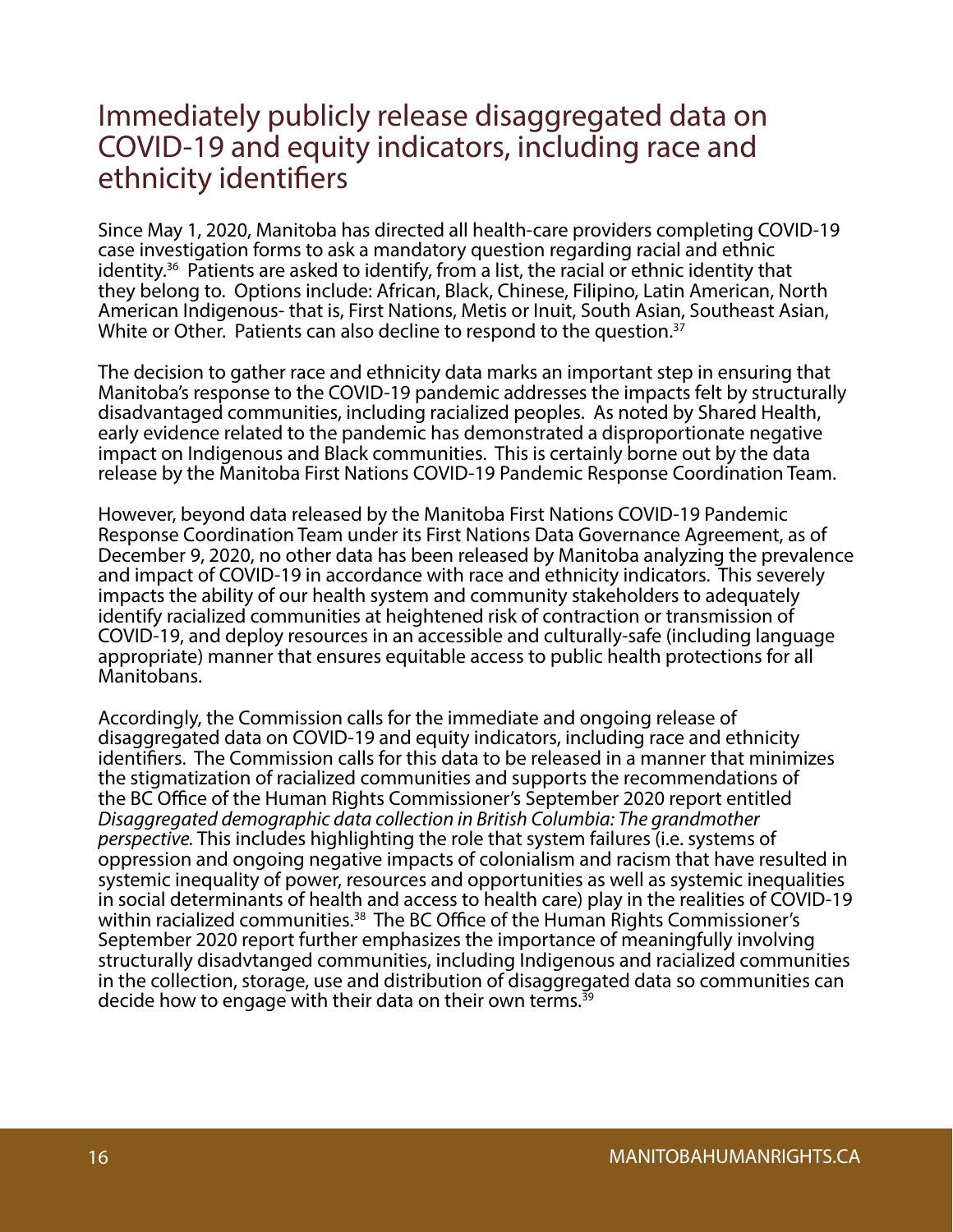### Conclusion

The Commission underscores the importance of addressing the issues highlighted in this report as well as the Commission's April 8th *Principles and Actions* Report in order to ensure that Manitoba's approach to the COVID-19 pandemic aligns with human rights principles. We must safeguard the fundamental right of all Manitobans to equal enjoyment of the highest attainable standard of health. In responding to the pandemic, it is critically important to bear in mind the multiple intersecting systems of discrimination and oppression that exist in order to understand and mitigate overlapping inequalities that compound and further disadvantage certain groups and communities. Without a deliberate human rights-based approach, COVID-19 will further exacerbate existing inequalities for and stigmatization of structurally disadvantaged and disproportionately targeted persons and communities. It is clear that implementing programs and policies that align with the principles outlined in these reports will help protect public health and human rights for all Manitobans during the COVID-19 pandemic, and pave the way for our province to recover stronger together.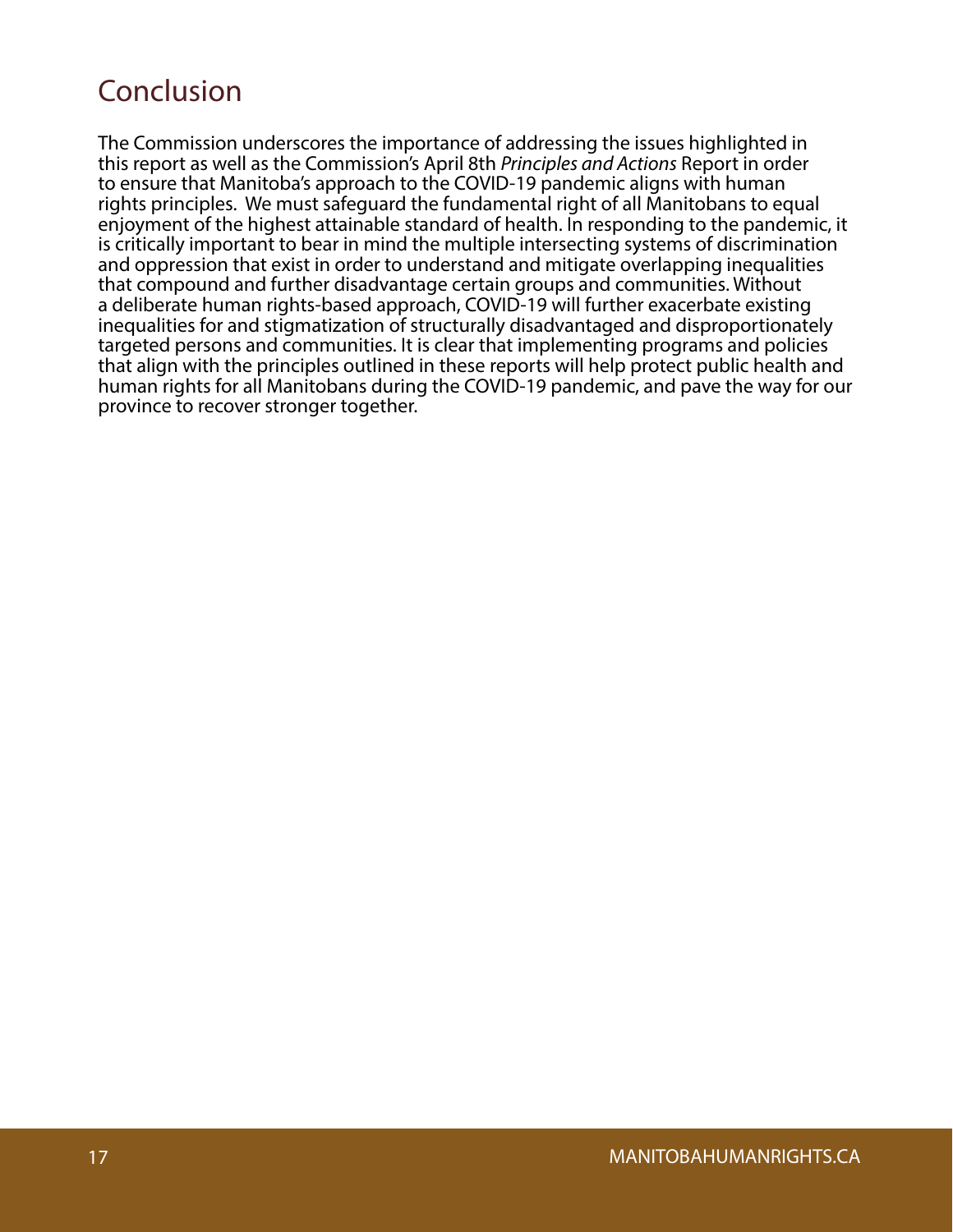### Endnotes

- 1. United Nations, General Assembly, *Report of the Special Rapporteur on the rights of indigenous peoples, José Francisco Calí Tzay, A/75/185* (20 July 2020), available from https://www.undocs. org/en/A/75/185.
- 2. Manitoba First Nations COVID-19 Pandemic Response Coordination Team. "Weekly Bulletin" (9 November 2020), available from https://www.fnhssm.com/covid-19I Ibid.
- 3. Ibid.
- 4. Ibid
- 5. United Nations, General Assembly, Report of the Special Rapporteur on the rights of indigenous peoples, José Francisco Calí Tzay, A/75/185 (20 July 2020), available from https:// www.undocs.org/en/A/75/185.
- 6. See Greenwood, Margo, Sarah de Leeuw and Nicole Lindsay. "Challenges in health equity for Indigenous peoples in Canada." The Lancet 39, 10131 (2018) and Allan, Billie and Janet Smylie. *First Peoples, Second Class Treatment: The role of racism in the health and well-being of Indigenous peoples in Canada*. Toronto: Wellesley Institute, 2015.
- 7. Manitoba Health "Outbreak of COVID-19 in PCH/LTC Facilities, Manitoba" (25 November 2020).
- 8. Ibid.
- 9. Ibid.
- 10. Ibid.
- 11. In data provided to the Commission, Manitoba Health notes that "the attack rates are just an approximation of the percentage of PCH/LTC residents that have tested positive for COVID-19 within each facility. Since there is some turnover within the facilities (people pass away and new people are admitted) this number may over-represent how many of the current population have been infected with COVID-19."
- 12. Manitoba Health "Outbreak of COVID-19 in PCH/LTC Facilities, Manitoba" (25 November 2020).
- 13. United Nations Department of Economic and Social Affairs, Policy Brief no.68 COVID-19 and Older Persons: A Defining Moment for an Informed, Inclusive and Targeted Response (May 2020), available from: https://www.un.org/development/desa/ageing/wp-content/uploads/ sites/24/2020/05/PB\_68.pdf
- 14. Ibid.
- 15. See Frangou, Christina. "The year of the pandemic has busted the myth that Canada values its seniors. Macleans (17 November 2020). Available from https://www.macleans.ca/society/ health/the-year-of-the-pandemic-has-busted-the-myth-that-canada-values-its-seniors/ ; Picard, Andrew. "'Human rights don't have a best-before date': COVID-19 lays bare rampant ageism," Globe and Mail (13 April 2020), available from https://www.theglobeandmail.com/ canada/article-human-rights-dont-have-a-best-before-date-covid-19-lays-bare/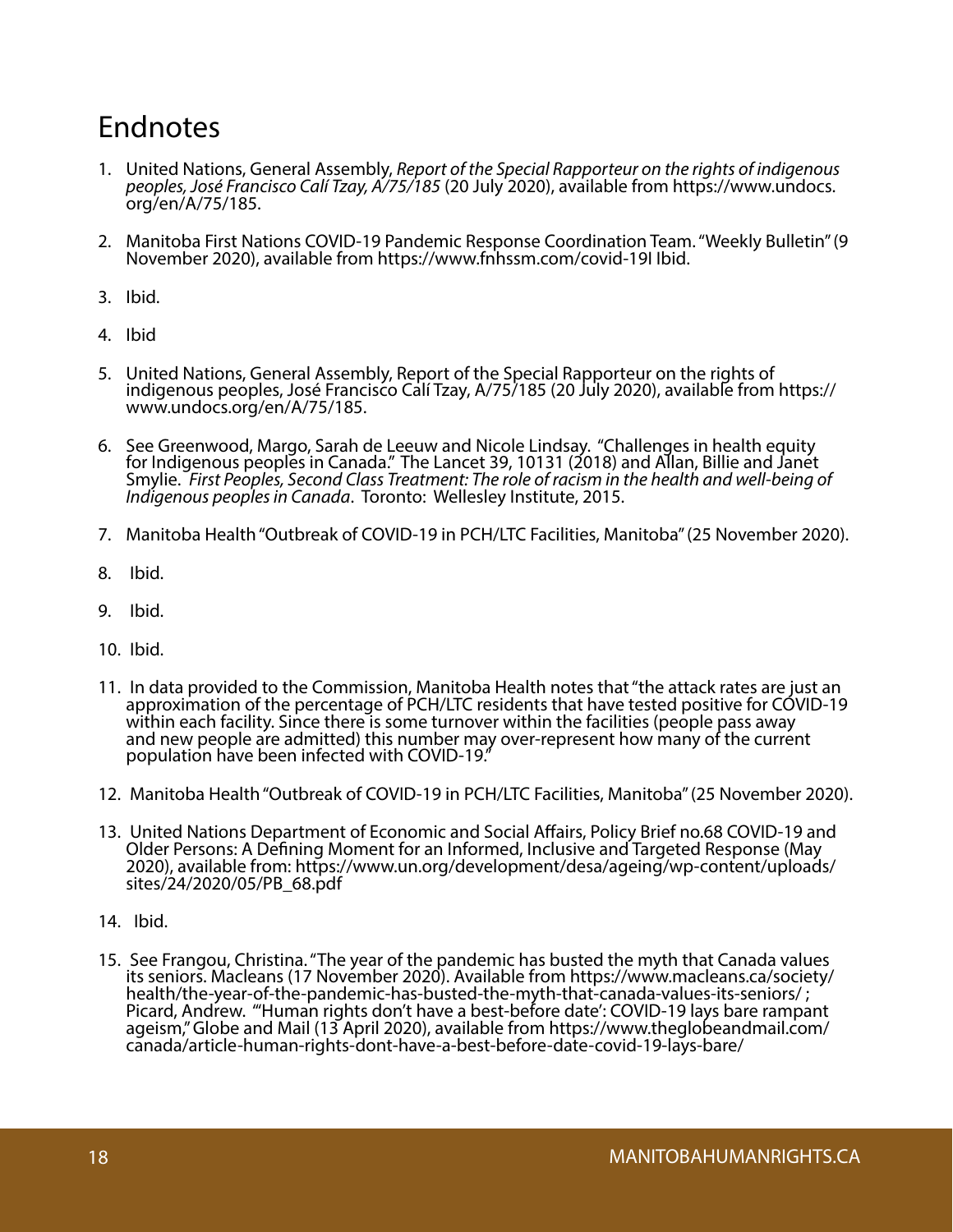- 16. See also "Joint Statement of the United Nations Office on Drugs and Crime, the Word Health Organization, the United Nations Joint Programme on HIV/AIDS and the Office of the High Commissioner on Human Rights on COVID-19 in prisons and other closed setting" (13 May 2020), available from https://www.who.int/news/item/13-05-2020-unodc-who-unaids-andohchr-joint-statement-on-covid-19-in-prisons-and-other-closed-settings
- 17. Manitoba First Nations COVID-19 Pandemic Response Coordination Team. "Corrections COVID-19 cases- First Nations" (23 November 2020), available from https://www.fnhssm.com/ covid-19
- 18. Ibid.
- 19. Latham v Canada, [2020] FCJ No 683
- 20. Manitoba First Nations COVID-19 Pandemic Response Coordination Team. "Corrections COVID-19 cases- First Nations" (23 November 2020), available from https://www.fnhssm.com/ covid-19
- 21. Ibid.
- 22. Canadian Civil Liberties Association v Canada (Attorney General), 2019 ONCA 243 and British Columbia Civil Liberties Association v Canada (Attorney General), 2019 BCCA 228
- 23. Doctors Manitoba. "Situation Update" (4 December 2020), available from https:// doctorsmanitoba.ca/2020/12/covid-19-update-december-4/
- 24. Ibid.
- 25. "No exceptions with COVID-19: "Everyone has the right to life-saving interventions" UN experts say" (26 March 2020), available from https://www.ohchr.org/EN/NewsEvents/Pages/ DisplayNews.aspx?NewsID=25746&LangID=E
- 26. See Valiani, Sabira, Luke Terrett, Colin Gebhardt, Oksana Prokopchuk-Gauk, Melody Isinger "Development of a framework for critical care resource allocation for the COVID-19 pandemic in Saskatchewan," CMAJ (September 2020), 192 (37) E1067-E1073.
- 27. See ARCH Disability Law Centre, "ARCH Submissions Detailing its Position on the Inclusion of the Clinical Frailty Scale in Ontario's Triage Protocol" (1 September 2020), available from https://archdisabilitylaw.ca/resource/arch-submissions-detailing-its-position-on-theinclusion-of-the-clinical-frailty-scale-in-ontarios-triage-protocol/ and Ontario Human Rights Commission "Letter to the Minister of Health on Bioethics Table recommendations and proposed framework for a COVID-19 triage protocol" (30 October 2020), available from http:// www.ohrc.on.ca/en/news\_centre/letter-minister-health-bioethics-table-recommendationsand-proposed-framework-covid-19-triage
- 28. See "Statement by the UN expert on the right to health on the protection of people who use drugs during the COVID-19 pandemic" (16 April 2020), available from https://www.ohchr.org/ EN/NewsEvents/Pages/DisplayNews.aspx?NewsID=25797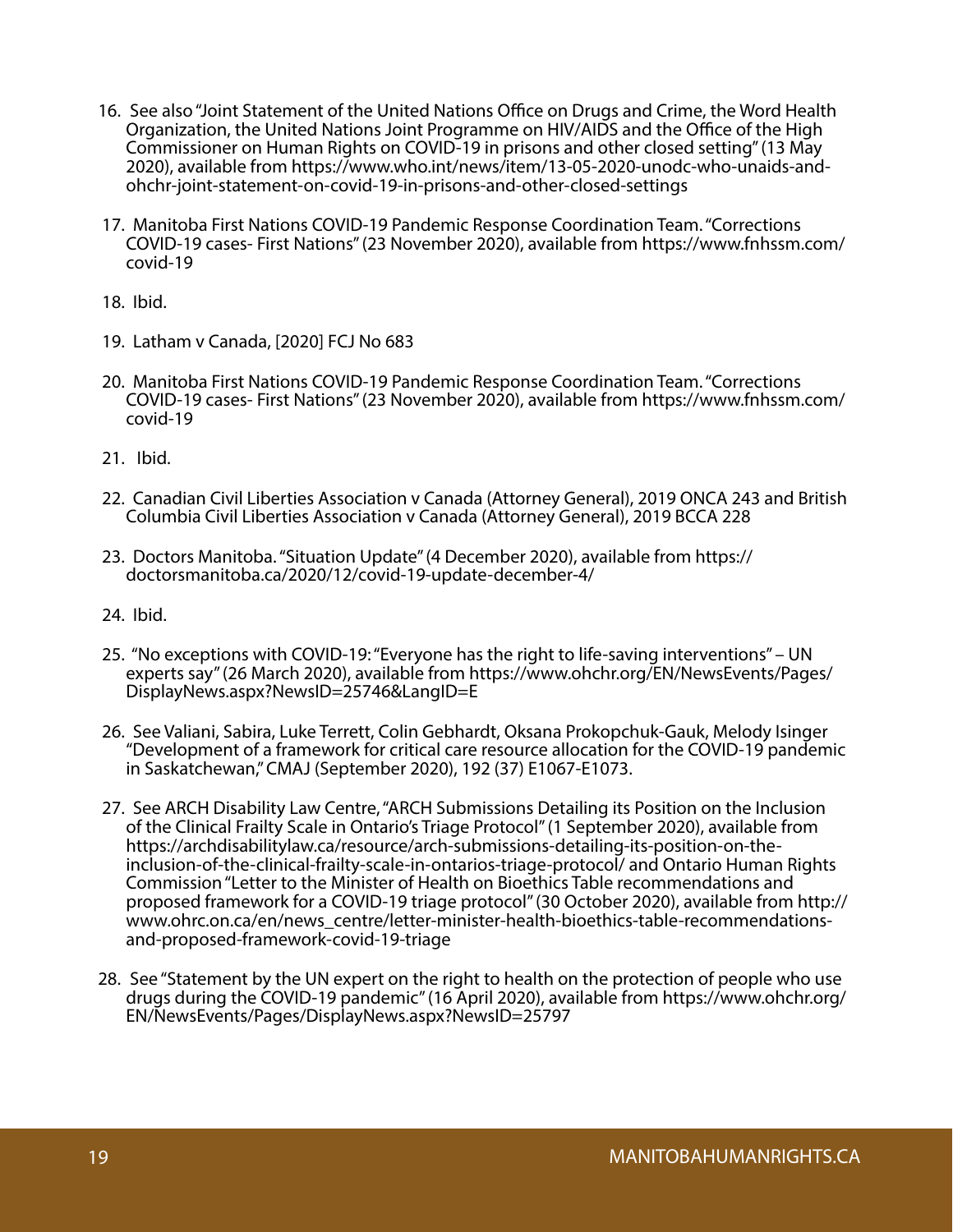- 29. Public Health Agency of Canada. "Modelling opioid overdose deaths during the COVID-19 outbreak" (3 December 2020), available from https://www.canada.ca/en/health-canada/ services/substance-use/problematic-prescription-drug-use/opioids/data-surveillanceresearch/modelling-opioid-overdose-deaths-covid-19.html
- 30. Ibid.
- 31. Manitoba Harm Reduction Network, "Open Letter Urgent Action Required to Ensure the Equitable Application of Public Health Protections for People Who Use Drugs and are impacted by Structural Inequalities in Manitoba," (23 April 2020), available from https://mhrn. ca/covid19-open-letter
- 32. Manitoba Human Rights Commission, "Letter to the Minister of Education Re: COVID-19 and respecting the rights of students with disabilities," (15 September 2020), available from http:// www.manitobahumanrights.ca/v1/news-events/pubs/media-releases/correspondencecovid. pdf
- 33. Human Rights Watch, "Whoever Finds the Vaccine Must Share It" Strengthening Human Rights and Transparency Around Covid-19 Vaccines, (29 October 2020), available from https://www. hrw.org/report/2020/10/29/whoever-finds-vaccine-must-share-it/strengthening-humanrights-and-transparency
- 34. Statement by UN Human Rights Experts Universal access to vaccines is essential for prevention and containment of COVID-19 around the world, (9 November 2020), available from https://www.ohchr.org/EN/NewsEvents/Pages/DisplayNews. aspx?NewsID=26484&LangID=E
- 35. Manitoba Government News Release, "Province Outlines Initial COVID-19 Vaccination Plans to Protect Manitobans," (9 December 2020) available from https://news.gov.mb.ca/ news/?archive=&item=50009
- 36. Shared Health, "Racial/Ethnic/Indigenous Identity: Collection of Identifiers" (1 May 2020), available from https://sharedhealthmb.ca/files/covid-19-rei-script.pdf
- 37. Ibid.
- 38. BC Office of the Human Rights Commissioner. Disaggregated demographic data collection in British Columbia: The grandmother perspective (September 2020), available from https:// bchumanrights.ca/wp-content/uploads/BCOHRC\_Sept2020\_Disaggregated-Data-Report\_ FINAL.pdf
- 39. Ibid.